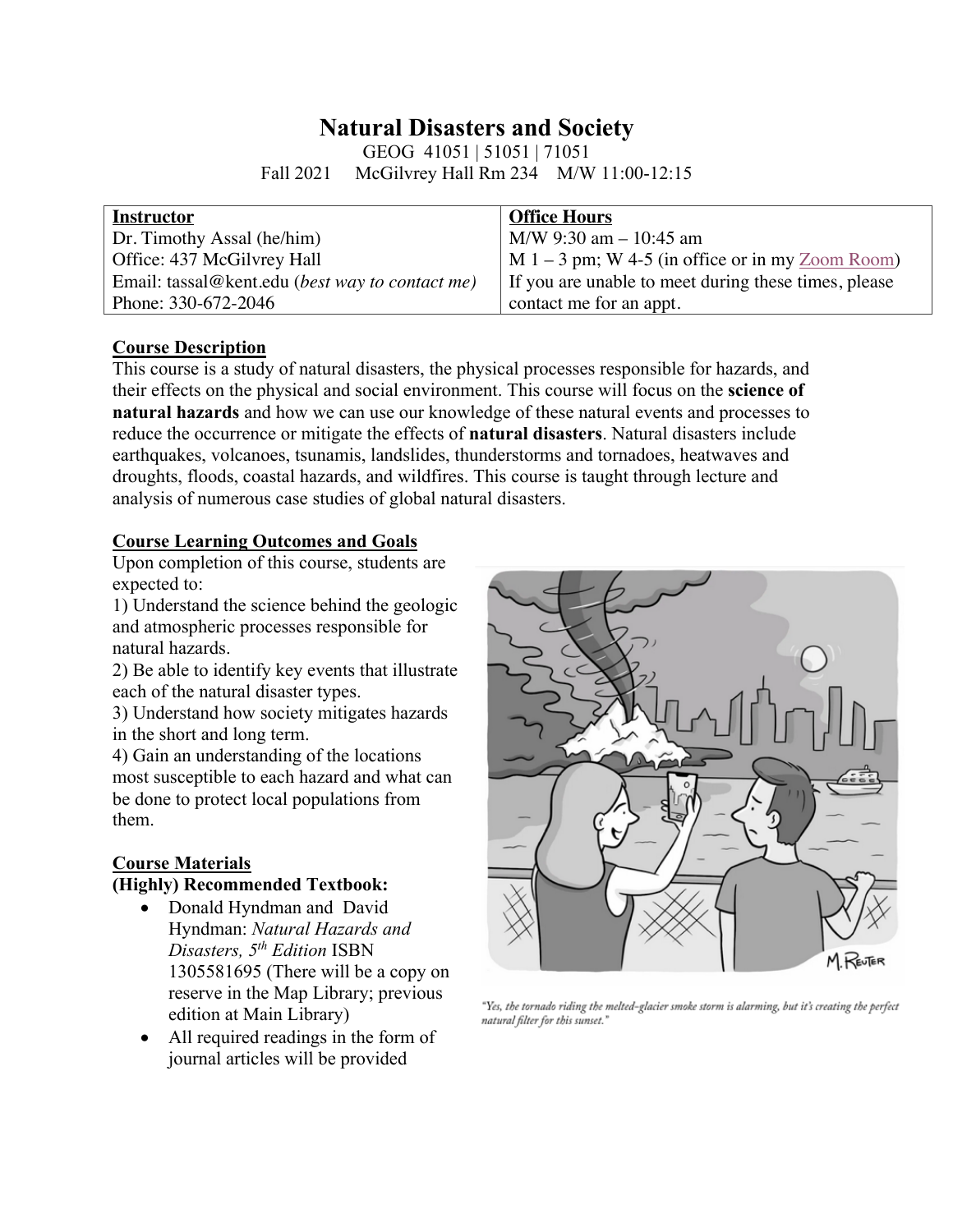## **Course Structure**

Classes will be conducted as lecture and discussion. Typically, background material will be introduced on a topic in lecture on Monday; then we will discuss a case study of that topic (from a journal article) on Wednesday. Course assessment will include three exams (75% of grade), a *disaster chronicle* (10%), participation (10%) and class/paper lead (5%). The course instructor will deliver course materials and additional materials via Blackboard.

## **Final Grade Scale**

| $A\,92.5 - 100$  | $B+86.5-89.4$     | $C+76.5-79.4$     | $D+66.5-69.4$   |
|------------------|-------------------|-------------------|-----------------|
| A- $89.5 - 92.4$ | B 82.5 - 86.4     | $C$ 72.5 - 76.4   | D $59.5 - 66.4$ |
|                  | $B - 79.5 - 82.4$ | $C - 69.5 - 72.4$ | F < 59 4        |

# *The Disaster Chronicle*

Students will find information on natural disasters that occur during the semester. Information about the disasters can be found in reputable news stories (web, print, TV) and on hazard web sites. Other web sites, including government sites, can be used to find more information after the disaster. For each disaster, the chronicle should contain the following information: type of disaster and specific location (map); date and duration; warning and preparedness efforts before the event; basic information on the event (strength, measurements); impacts on the natural and the built environment; effects on people and societies; mitigation; government and NGO responses. **I will post more information on this assignment in the first few weeks of the semester.** 

# *Participation*

Communication is critical in this course, and we will exercise all forms of it, with a focus on oral communication this semester. **Participation in class discussion is crucial to your success in this class.** Each undergraduate student will give a brief introduction (~5 mins, based on a ppt template provided by the instructor) to the paper before discussion periods (overflow students will present their disaster chronicle). Graduate students will each lead one lecture during the semester. There will be occasional quizzes, in-class reflection assignments, presence/participation to account for the remaining participation grade.

## **COVID-19 Information**

This course is being offered as a traditional on-campus class and there is no plan to change the form of delivery at this time. Nevertheless, please see the university website for current COVID information and sign up for Flash Alerts to be notified if the university makes changes to course delivery at any point during the semester. Please let me know if you become ill during the semester and we will make arrangements where appropriate. I will do the same if I become ill. Please follow the **Flashes Safety Principles**, take care of yourself and each other. I am confident we will have a great semester.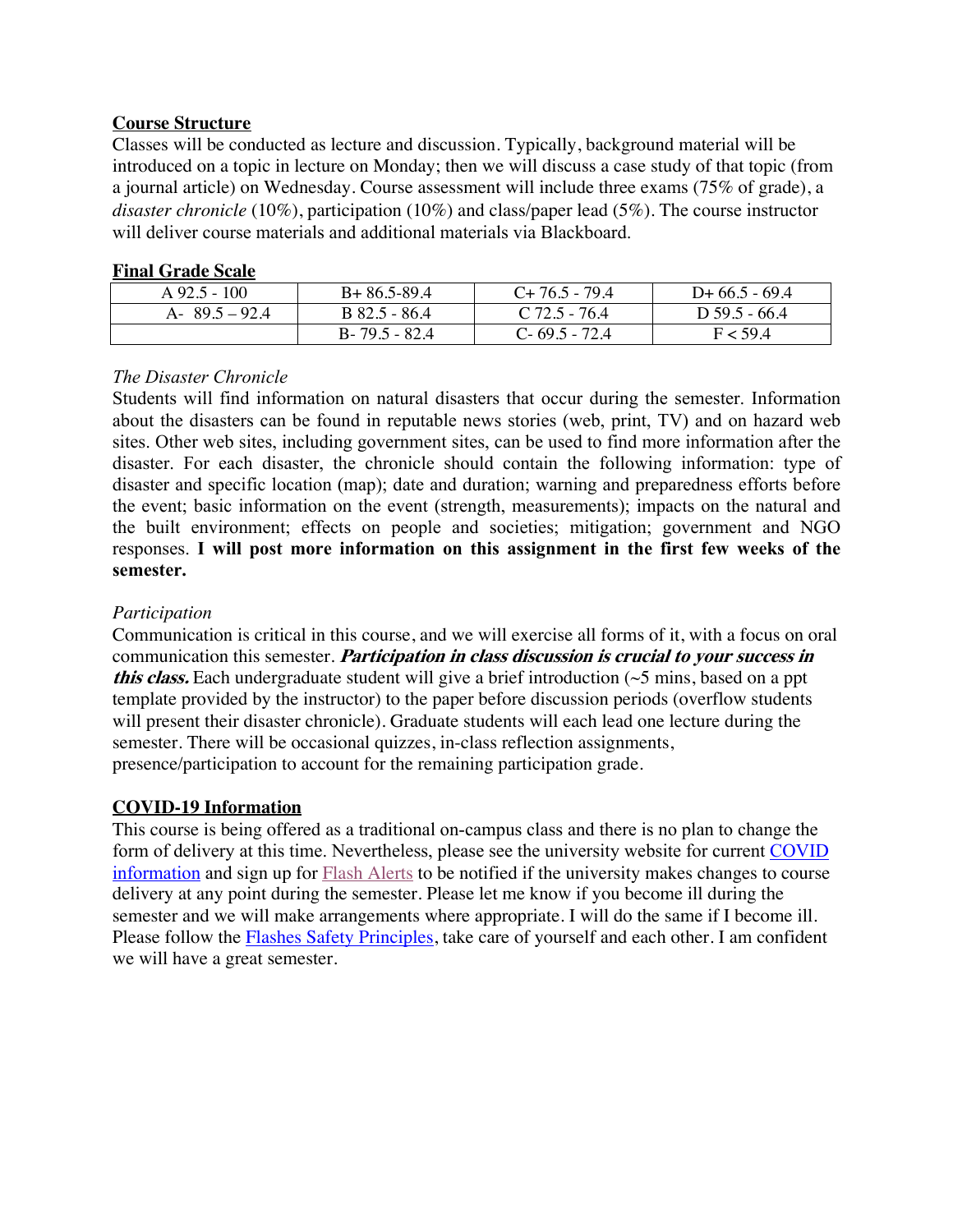**HOW TO SUCCEED IN THIS CLASS** *-* "*Tell me and I forget, teach me and I may remember, involve me and I learn."* B. Franklin

• *Do the readings* – so much of this class depends on the reading! If you have already had coursework in physical geography or geology, you might not need to read the text extensively. If you haven't, your life in this class will be much easier if you read the text! **Allow adequate time to read the discussion articles**. Some of them might be difficult, but it's important to put in time and push through them so you can contribute in discussion and know the material for the exams.

• *Participation and attendance* – participating in class discussions will increase your awareness of the material and issues; take notes of key points. Only "legitimate" reasons for an excuse are accepted – communicate with the instructor know if you will miss class.

• *Collegiality and professionalism* – Respect your instructors, peers and colleagues. Please silence phones/laptops and refrain from using except for class related purposes.

• *Always ask questions* – if there is something that you do not understand do not be afraid to ask questions, even if this means interrupting the class.

• *Late work* – points will be deducted for late submissions.

## **University Policies**

#### **Important Dates**

The official registration deadline for this course is **September 1st**. University policy requires all students to be officially registered in each class they are attending. Students who are not officially registered for a course by published deadlines should not be attending classes and will not receive credit or a grade for the course. Each student must confirm enrollment by checking his/her class schedule (using Student Tools in FlashLine) prior to the deadline indicated. Registration errors must be corrected prior to the deadline. The course withdrawal deadline is **November 3rd**.

#### **Academic Dishonesty**

University policy 3-01.8 deals with the problem of academic dishonesty, cheating, and plagiarism. None of these will be tolerated in this class. The sanctions provided in this policy will be used to deal with any violations. If you have any questions, please read the policy at http://www.kent.edu/policyreg/administrative-policy-regarding-student-cheating-andplagiarism

## **Accommodations & Accessibility**

University policy 3-01.3 requires that students with disabilities be provided reasonable accommodations to ensure their equal access to course content. If you have a documented disability and require accommodations, please contact the instructor at the beginning of the semester to make arrangements for necessary classroom adjustments. Please note, you must first verify your eligibility for these through Student Accessibility Services (contact 330-672-3391 or visit www.kent.edu/sas for more information on registration procedures).

#### **Survey of Instructor**

The Student Survey of Instruction (SSI) is now online. We will dedicate a portion of a class period later in the semester for students to complete this survey.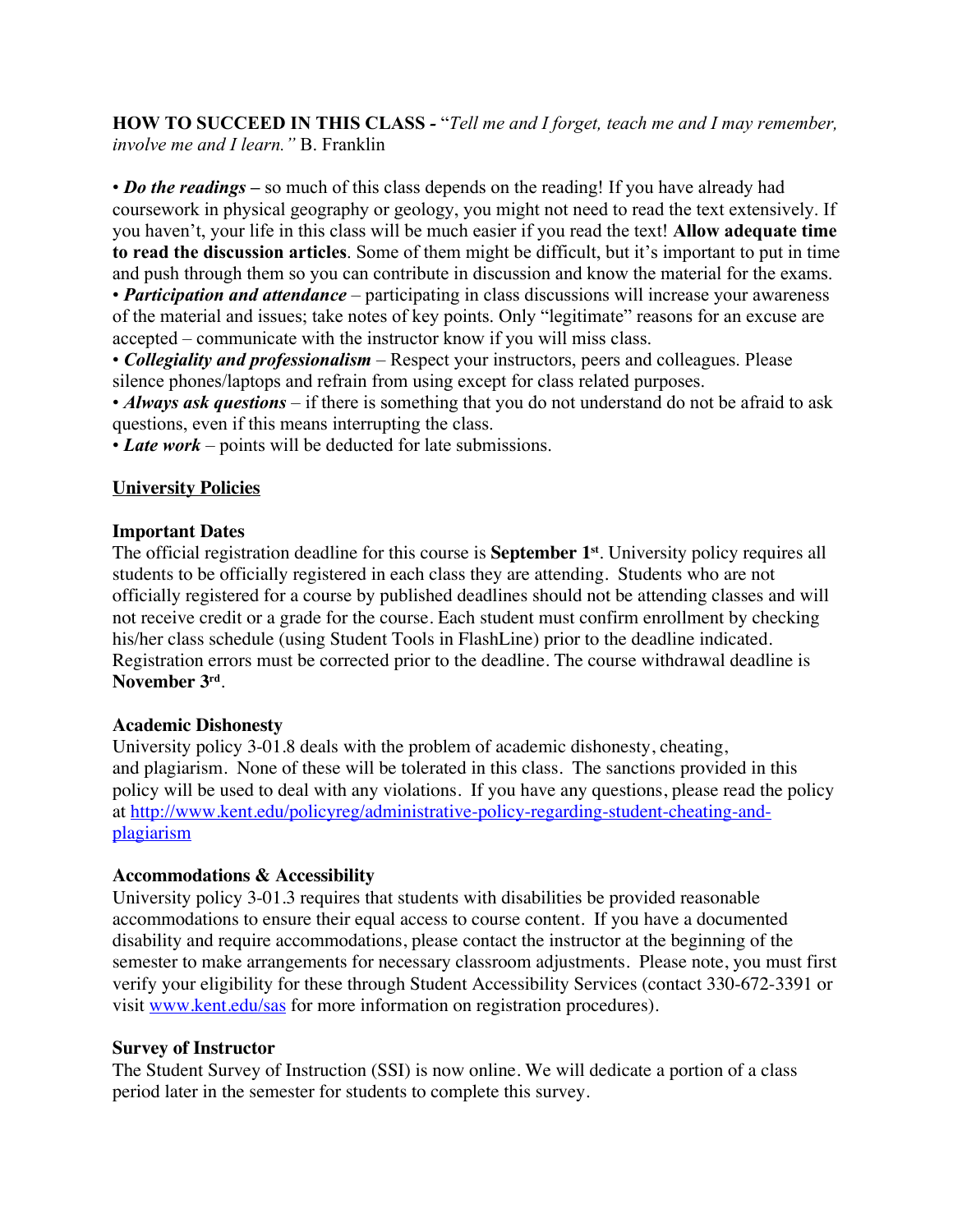## **Course Policies**

#### **Respect for Diversity, Equity, and Inclusion**

In this class, we are seriously committed to supporting diversity and inclusion among all classroom community members (our university is too!). We treat one another fairly and honor each other's experiences, beliefs, perspectives, abilities, and backgrounds, regardless of race, religion, language, immigration status, sexual orientation, gender identification, ability status, socio-economic status, national identity, or any other identity markers. It is my intent that students from all diverse backgrounds and perspectives be well served by this course, that students' learning needs be addressed both in and out of class, and that the diversity that students bring to this class be viewed as a resource, strength, and benefit. Your suggestions are encouraged and appreciated. Please let me know ways to improve the effectiveness of the course for you personally or for other students or student groups. In addition, if any of our class meetings conflict with your religious events, please let me know so that we can make arrangements for you.

#### **Land Acknowledgment**

We acknowledge that the territory on which Kent State University stands is that of The Kaskaskia and The Erie People. This statement is one small step in acknowledging the history that brought us to reside on the land, and to help us seek understanding of our place within that history. For more information, please visit the Native American Indian Center of Central Ohio.

#### **Mental Health**

College life can be incredibly stressful, and you may experience a range of issues that can cause barriers to learning and your well-being. Learn more about university sponsored resources to help.

#### **Course Schedule** (next page)

Note: chapter readings refer to the recommended reference text; papers are required reading